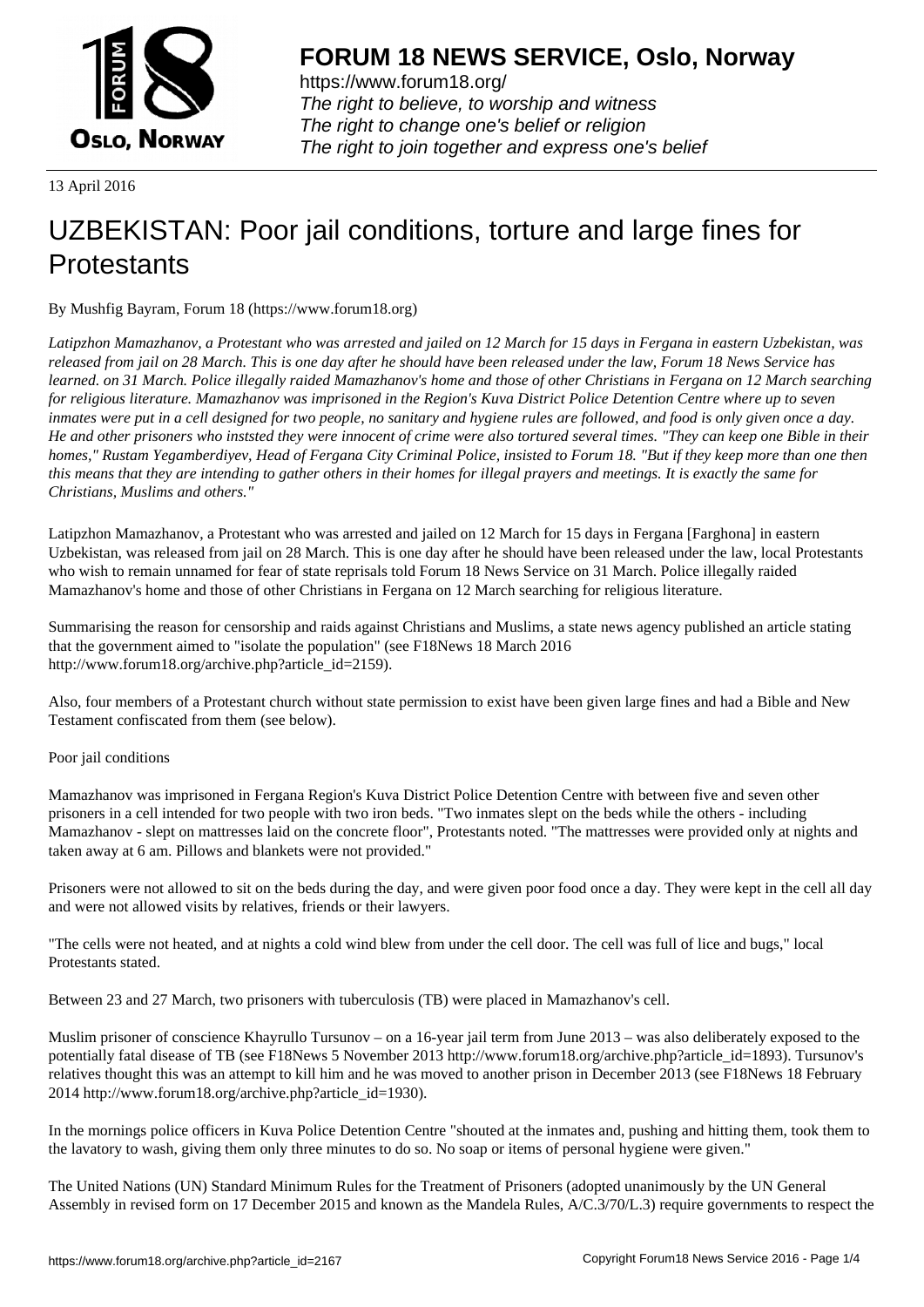### http://www.forum18.org/archive.php?article\_id=2149).

#### Torture

"Several times police officers took Mamazhanov and other inmates who insisted they were innocent of crime to another room in the Detention Centre and tortured them by hitting them," local Protestants complained. The UN Committee Against Torture has found that torture is "routine" in Uzbekistan (see Forum 18's Uzbekistan religious freedom survey http://www.forum18.org/archive.php?article\_id=1862).

Three police informers were placed in Mamazhanov's cell, who tried to gain his confidence and convince him to claim that he committed unsolved crimes. The informers, local Protestants stated, claimed that if Mamazhanov did not admit to unsolved crimes he would be charged with "religious extremism" and given a long prison term.

## "It is not true"?

Lieutenant Colonel Ikhtiyor Millazhanov, Chief of Kuva Police, put his phone down as soon as Forum 18 introduced itself on 7 April and asked about Mamazhanov. Subsequent calls to him on the same day went unanswered.

The Head of Kuva District Police Detention Centre, Akrom Kuchkarov insisted that police had not tortured Mamazhanov and other prisoners, claiming to Forum 18 on 7 April that "it is not true".

Asked why up to seven inmates were put in a cell designed for two people, no sanitary and hygiene rules are followed, and food is only given once a day, Kuchkarov hesitated and then said: "Why don't you come here and see with your own eyes that we have very good conditions?"

### Why was Mamazhanov jailed?

Judge Shukhrat Sotivoldiyev of Fergana Criminal Court jailed Mamazhanov (see F18News 18 March 2016 http://www.forum18.org/archive.php?article\_id=2159). Between 31 March and 12 April Court officials (who would not give their names) repeatedly claimed that the Judge was busy and would not explain to Forum 18 why Mamazhanov was jailed for alleged "hooliganism".

Why was Mamazhanov kept in jail illegally?

Asked why Mamazhanov was released only on 28 March - instead of 27 March when he should have been released - the Head of Kuva District Police Detention Centre Kuchkarov claimed: "That is not true, he was released on 27 March."

As of 13 April, Fergana Criminal Court had still not provided Mamazhanov with a copy of the 12 March verdict, Protestants told Forum 18. On 26 March his legal representative filed an appeal against the verdict to Fergana Regional Criminal Court through Fergana City Court. But the City Court on 29 March illegally refused to pass on the case to the Regional Court claiming – wrongly that cassation appeals should be lodged within 10 days of the verdict.

#### Police visit

Ikror Butayev and Akhror Akhmedov of Fergana Police visited Mamazhanov after his release, Protestants told Forum 18. Both police officers refused to tell Forum 18 whether they will bring any new charges against Mamazhanov. "I am only a police officer and cannot discuss it with you," Akhmedov told Forum 18 on 7 April. He then put the phone down.

#### Fine promised

As well as raiding Mamazhanov's home on 12 March, on the same day police raided five other Christian homes in Fergana (see F18News 18 March 2016 http://www.forum18.org/archive.php?article\_id=2159).

Among those raided was one of Mamazhanov's brothers, Marifzhon. Seven police, including T. Boltabayev of Fergana's Criminal Police and Inspector Sh. Shomirzayev, raided Marifzhon Mamazhanov's home at 6.30 am without a search warrant. Officers illegally confiscated a tablet device, a computer hard disc, a mobile phone, and Christian books bought from the officially registered Bible Society in the capital Tashkent.

Police told Marifzhon Mamazhanov that he would be charged and fined under the Code of Administrative Offences Article 184-2 ("Illegal production, storage, or import into Uzbekistan, with the intent to distribute or actual distribution, of religious materials by physical persons"). This is because he allegedly "illegally stored Christian books in his home", local Protestants told Forum 18.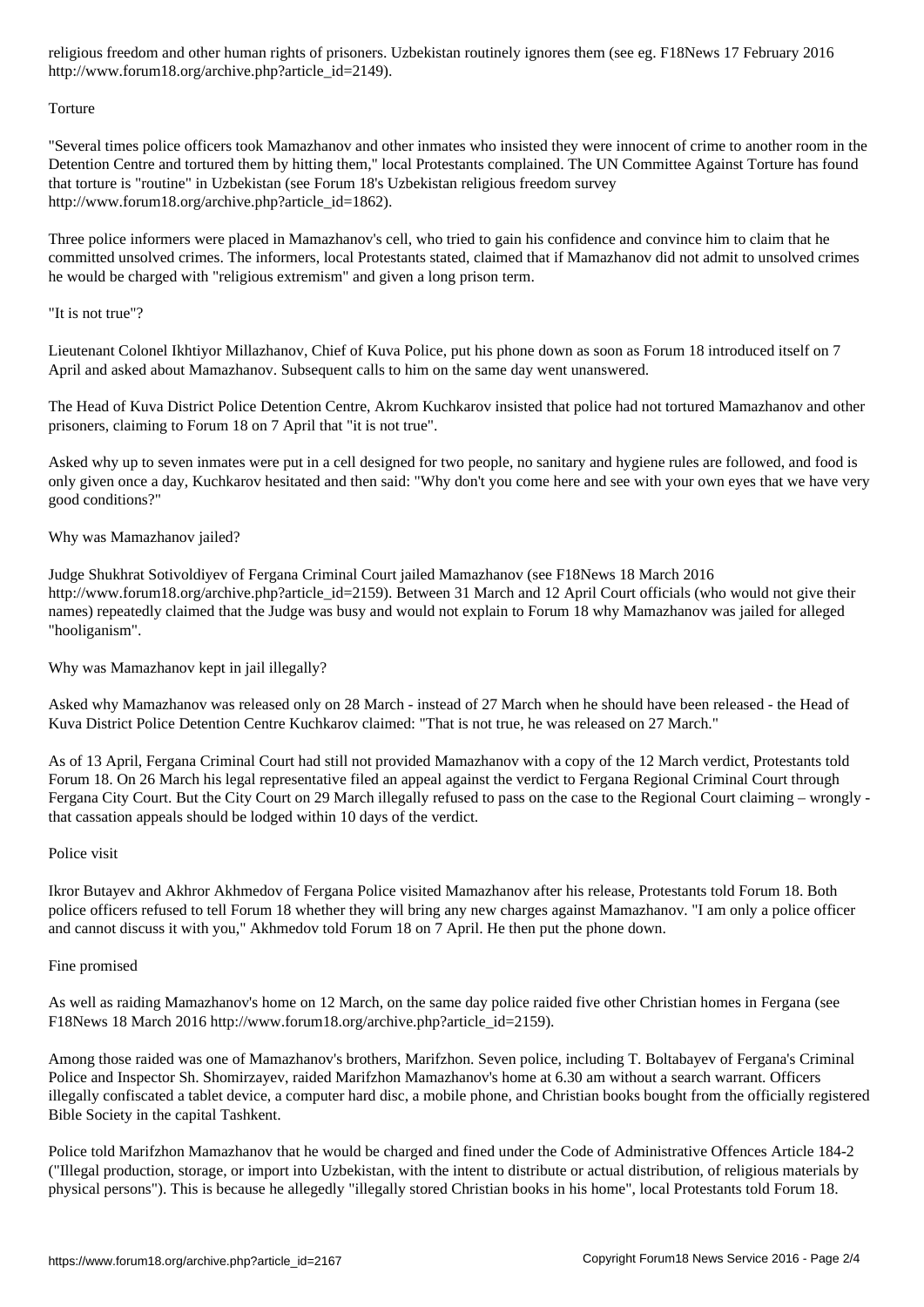"We were told that Begzod Kadyrov of the Religious Affairs Committee has stated that books purchased from the Bible Society can be used only inside Churches and not in homes," Protestants said. The authorities have long tried to impose censorship against religious books in homes (see Forum 18's Uzbekistan religious freedom survey http://www.forum18.org/archive.php?article\_id=1862).

"They can keep one Bible in their homes," Rustam Yegamberdiyev, Head of Fergana City Criminal Police, insisted to Forum 18 on 12 April. "But if they keep more than one then this means that they are intending to gather others in their homes for illegal prayers and meetings. It is exactly the same for Christians, Muslims and others." He then ended the call.

Protestants described this policy to Forum 18 as "nonsense and outrageous".

Police obstruct complaint to prosecutor

When local Protestants heard of the 12 March raids, that day one of them, Murot Turdiyev, and two of Mamazhanov's brothers told police they will report them to Kirgili District Prosecutor's Office (which is between Margilan and Fergana). The Protestants went to the Prosecutor's Office in Turdiyev's car and police followed them in three cars.

When they came to the Prosecutor's Office and got out of the car, police officers prevented them entering the Prosecutor's Office. Lieutenant Colonel Otabek Azimov, Deputy Head of the Criminal Investigation Department (CID), made a phone call and in five minutes Sergeants Farhodzhon Mahmudov and Ulugbek Khasanov of Margilan City Traffic Police arrived. The Traffic Police confiscated Turdiyev's car, claiming that he had allegedly violated traffic rules – even though they could not prove this.

Turdiyev was tried by Judge Shukhrat Sotivoldiyev of Fergana City Criminal Court under Administrative Code Article 194 ("Failure to carry out the lawful demands of a police officer or other persons carrying out duties to guard public order") between 24 and 28 March. On 28 March he gave Turdiyev a formal warning. After the hearing Traffic Police returned Turdiyev's car.

Turdiyev is under regular police surveillance. In May 2015 he was tortured by police after his car was stopped, and lost consciousness as a result (see F18News 4 June 2015 http://www.forum18.org/archive.php?article\_id=2070).

The phones of Margilan City Traffic Police and its Head Major Anvar Sotivoldiyev went unanswered on 12 April. Lieutenant Colonel Azimov of Fergana CID claimed to Forum 18 on 18 March that "I am busy" and referred Forum 18 to Major Anvar Myrzayev from the CID. Myrzayev's phone was not answered between 18 March and 12 April.

## Raided, fined

On 7 February police in Okdarya District of the central Samarkand Region raided the home of local Christian Malika Khidirova. During the raid, officers confiscated one Bible and one New Testament, both in Uzbek.

Khaidirova, along with Munis Oblakulov, Sanobar Aripova and Khudoyor Muhamadiyev, were brought to court under Administrative Code Articles 184-2 ("Illegal production, storage, or import into Uzbekistan with a purpose to distribute or distribution of religious materials by physical persons"), 240 ("Violation of the Religion Law") and 241 ("Teaching religious beliefs without specialised religious education and without permission from the central organ of a [registered] religious organisation, as well as teaching religious beliefs privately").

All four members of a Protestant church without state permission to exist were fined. Judge Shohmurod Begmatov of Okdarya District Criminal Court on 22 March fined: Oblakulov 60 times the minimum monthly salary or 7,814,400 Soms (about 22,300 Norwegian Kroner, 2,400 Euros, or 2,700 US Dollars at the inflated official exchange rate); Khidirova 20 times the minimum monthly salary or 2,604,800 Soms (about 7,430 Norwegian Kroner, 800 Euros, or 900 US Dollars); and Aripova and Muhamadiyev 10 times the minimum monthly salary or 1,302,400 Soms each (about 3,715 Norwegian Kroner, 400 Euros, or 450 US Dollars).

Judge Begmatov also ordered the formal confiscation of the Bible and New Testament. He refused to discuss the case with Forum 18. "The defendants can appeal against my verdict if they do not agree", he stated on 12 April. "I am not empowered to discuss the verdict with you over the phone." (END)

For a personal commentary by a Muslim scholar, advocating religious freedom for all as the best antidote to Islamic religious extremism in Uzbekistan, see http://www.forum18.org/Archive.php?article\_id=338.

For more background, see Forum 18's Uzbekistan religious freedom survey at http://www.forum18.org/Archive.php?article\_id=1862.

Full reports on freedom of thought, conscience and belief in Uzbekistan can be found at